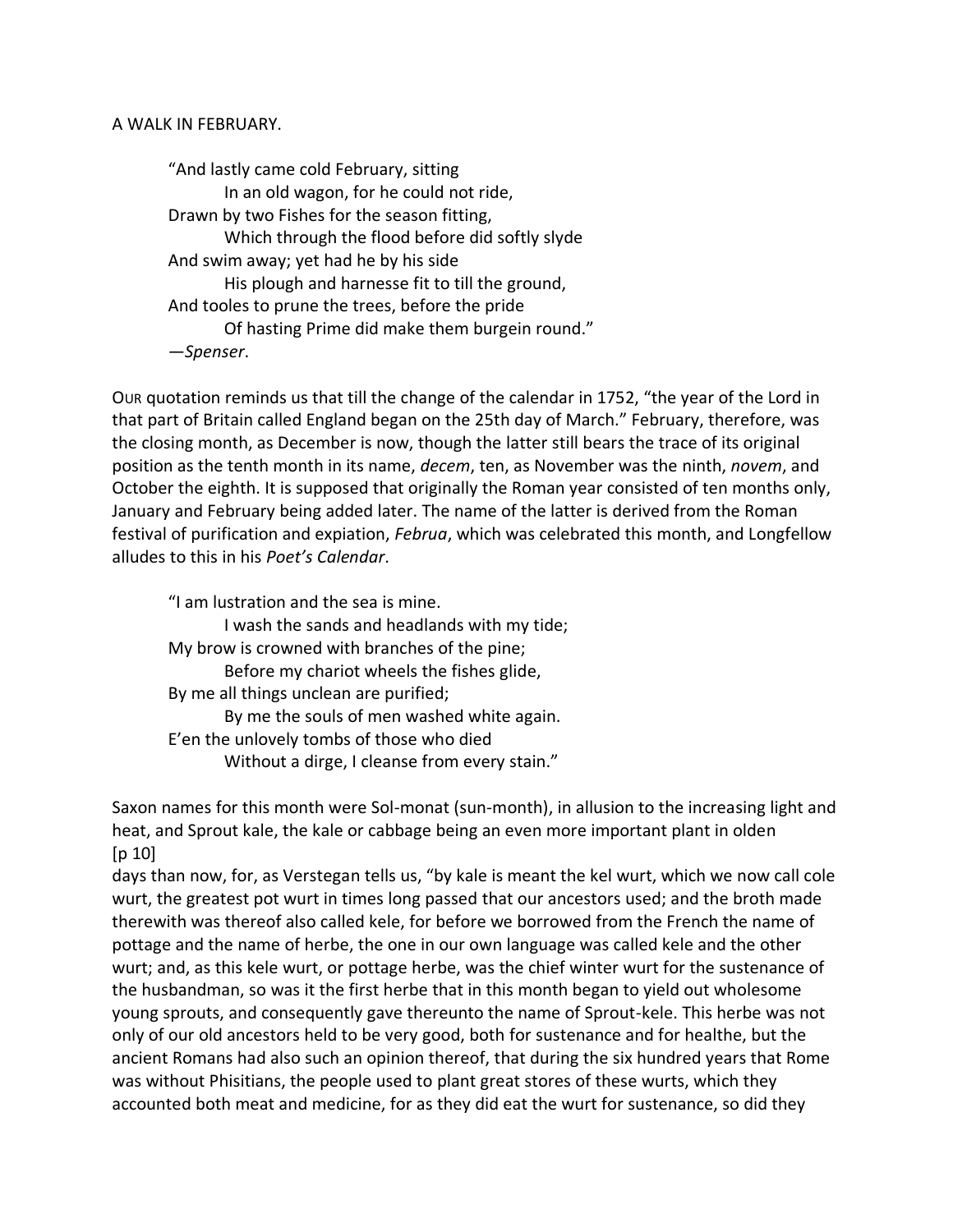drinke the water wherein it was boyled as a thing soveraigne in all kinds of sicknesse." We read in the *Battle of Otterbourne*

"But there is neither bread not [sic] kale, To fend<sup>1</sup> my men and me,"

and the word "cabbage" is literally "headed cole," or kale, the word kale being properly restricted to those members of the cabbage family which neither form compact heads, as in the ordinary Cabbage, or yield fleshy flowers, as Cauliflower, or Broccoli; but broadly speaking, kale is any species of cabbage, and by extension, as in the verse above quoted, any kind of soup, or even dinner as a whole, as we group both eatables and beverage under the name of "tea."

The old saw exhorts February to

"fill the dyke Either with black or white; But if it be white It's the better to like."

for the white snow is thought by farmers to bring ever greater blessings than the rain, better crops may be expected after a top-dressing of snow. The inhabitants of Normandy have the proverb, "Fevrier qui donne neige, belle été nous pléige."

"February fill-dyke" may sound puzzling to a dweller in the South of England, where a dyke, as in Holland, means a bank or mound or earth, but in the North the word retains its original

 $[p 11]$ 

meaning, and the ditches dug by farmers to drain their fields are everywhere known as dykes. Tennyson speaks of the fish in "the crystal dykes of Camelot" (*Geraint and Enid*).

In the French Republican calendar, the days between January 20th and February 18th were grouped under the name of Pluviose (rainy), and the succeeding month, February 19th to March 20th, was Ventose (windy). February, as January, must keep up its reputation for wintry weather, for

"All the months in the year Curse a fair Februeer,"

and

"If in February there be no rain It is neither good for hay nor grain."

while

"The hind had as lief see his wife on the bier, As that Candlemas-day should be pleasant and clear,"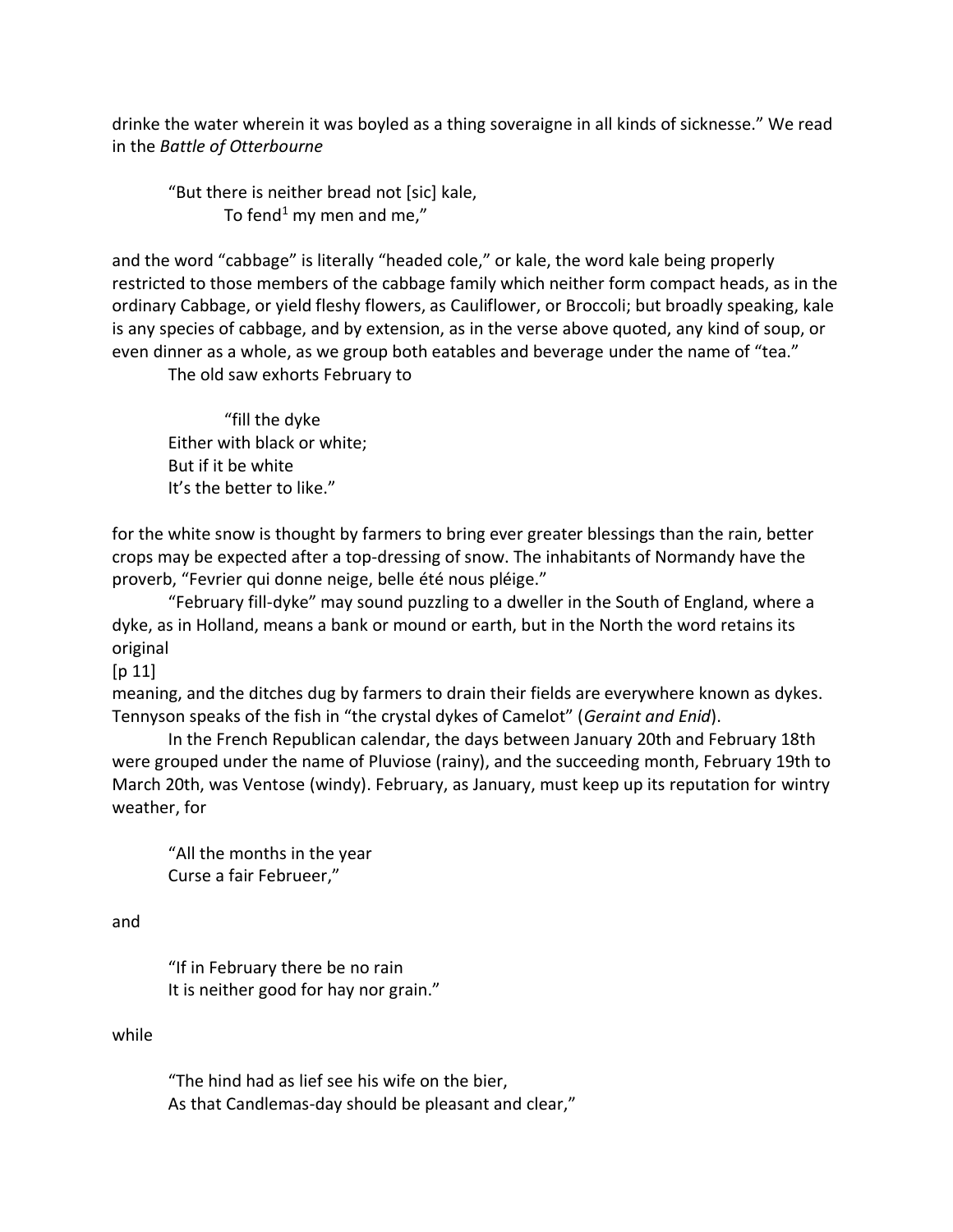"If Candlemas be fair and clear There will be two winters in one year,"

or, as the Scots put it,

"If Candlemas day be dry and fair, The half o' winter's to come and mair; If Candlemas day be wet and foul, The half of winter's gone at Yule."

Sir Thomas Brown, in his *Vulgar Errors*, gives the equivalent Latin rhyme;

"Si sol splendescat Maria purificante Major erit glacies post festum quam fuit ante,"

and still another distich warns us,

"As far as the sun shines in on Candlemas Day, So far will the snow blow in afore May,"

On the Eve of Candlemas the winds contend for the mastery, with the result that

"Where the wind is on Candlemas Day, There it will stick to the end of May,"

unless the east wind is the victor; in that case, fortunately, it will only blow to the 2nd of May. We are told that as long as the birds sing before Candlemas, "as long will they cry after it," and the French say, "A la Chandeleur toutes les bêtes sont en horreur." On this day, we are told, the Bear turns over for another nap and the Badger peeps out of his hole. If the sun is shining, he draws back again, but if he finds snow, he rouses

 $[p 12]$ 

himself and comes out for a walk, for winter will then soon be over.

The said Badger, or Brock, the old Anglo-Saxon name (*Meles taxus* or *vulgaris*), is common on the Continent, but rarely seen in England. This, Mr. J. E. Harding tells us, is not because, as many people think, the animal is very scarce, if not actually extinct, for, as a matter of fact, "In many parts of the country the badger is still not at all uncommon, and in certain districts which might be named it is even on the increase, owing to the protection afforded it. The reason for its supposed scarcity arises from two causes, firstly, the nature of its haunts, which are generally in the deep recesses of large woods, fox-covers, and quarries; and secondly, the nature of its habits, which are shy and retiring, and chiefly nocturnal." The peculiarity of the Badger is the interlocking of the lower jaw with the skull, which enables it to give a most

for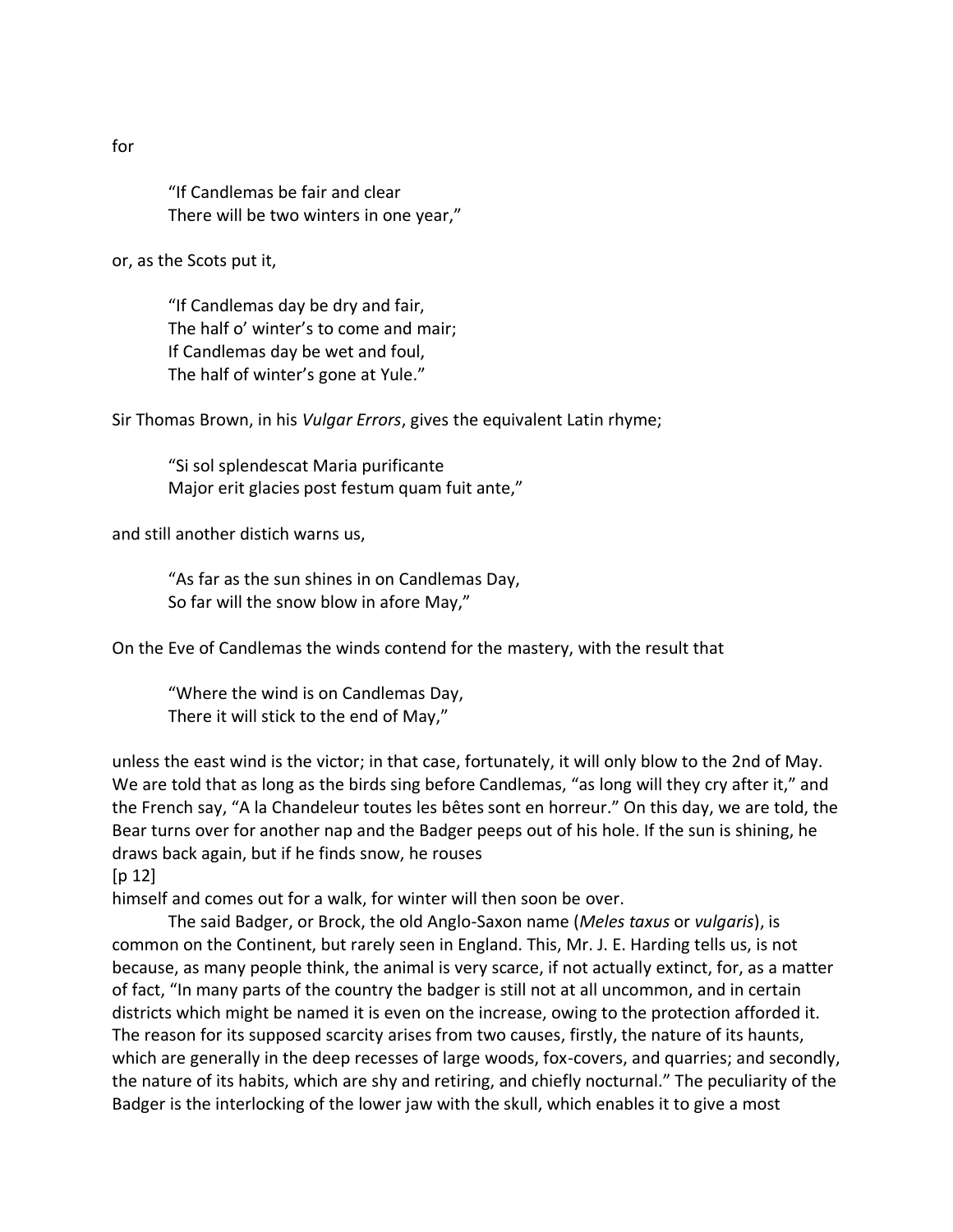powerful grip, thus rendering the animal a formidable antagonist. Badger-baiting, or "drawing the badger," was prohibited by Act of Parliament in 1850. In this sport (?) the animal, kept in a barrel for the purpose, was attacked by terriers, when it would fight fiercely till, overcome by superiority of numbers, it was dragged from its shelter, to which, however, it was at once restored, to rest and recover, ready for the next performance. Every lower-class public-house kept its badger, and the expression to "draw a badger," and "badger" a person testify to the popularity of the sport, as the names Brockenhurst, Brockley, etc., recall the former presence of the animal in these localities.

The Badger is not the only hibernating animal who ventures forth this month. The Dormouse and Bat are seen; the Brimstone or Sulphur Butterfly, perhaps the Peacock or Tortoise-shell, sun themselves on mild days; the Drone-fly and Common House-fly are awake, and with them that foe of the careful housewife, the little Clothes Moth. Caterpillars, too, that have slept through the winter, rouse themselves and begin to feed. Snails and Slugs leave their winter haunts, the Field Cricket, Centipede, and Wood louse are awake, the Earthworms that through the frosty days lay curled up in their holes below-ground, are now active, Bees busy themselves in the open cups of the Crocus, the pretty little Lady-bird appears, the Spider hangs out her gossamer web, the Smooth Newt leaves its sleeping place, the Water Boatman balances himself upon the surface of the water, and towards the end of the month the ponds are noisy with the croak of Toad and

## $[p 13]$

Frog. If we are lucky, perhaps some would say unlucky, we may come across a Viper, curled up on some sunny rock. The Viper, or Adder (*Vipera* or *Pelias berus*) is less common than the Grass or Ringed Snake (*Tropedonotus natrix*) and may easily be distinguished by the row of black squares, set diagonally edge to edge, that runs down the centre of its back, whereas the Grass Snake is marked with irregular spots. The head, too, is a different shape, triangular in the Viper, and lacking the white patches on the neck that have given the Ringed Snake its name. The Viper is much smaller than the Ringed Snake, rarely exceeding a foot and a half in length, and is very timid. The name Adder is the Anglo-Saxon nœdre, nœddre, which written "an adder" by mistake for "a nadder," gives the present title.

Toad-spawn is found in shallow ponds about a fortnight earlier than Frog-spawn, and whereas the eggs of a Frog are deposited in jelly-like masses which float on the surface of the water, those of a toad form a gelatinous string which is twisted among the water weeds. The little black yolks are arranged in couples, which gives the string the appearance of a necklace.

On St. Valentine's Day, according to tradition, the birds choose their mates, the cocks displaying all the splendour of their new plumage to dazzle the ladies of their choice. The Chaffinch is gay in blue crest, rosy breast, and white-barred wings, the Starling chatters cheerfully in sheeny green and purple—the green-headed birds are native species, the purple and green heads are Starlings from Central Europe, and the all-purple-headed birds denote the Siberian Starling, an alien which is gradually establishing itself in Britain. Besides the notes of Chaffinch and Greenfinch, the song of the Goldfinch is now heard, the Marsh Titmouse gives his two harsh notes, the Yellow-hammer requests his "little-bit-of bread-and-no-cheese," or, as a less known version has it, "kiss-me-quick-and-go-please"; the first note being repeated several times, the last, which is a little lower in pitch, is sounded more slowly. It is impossible to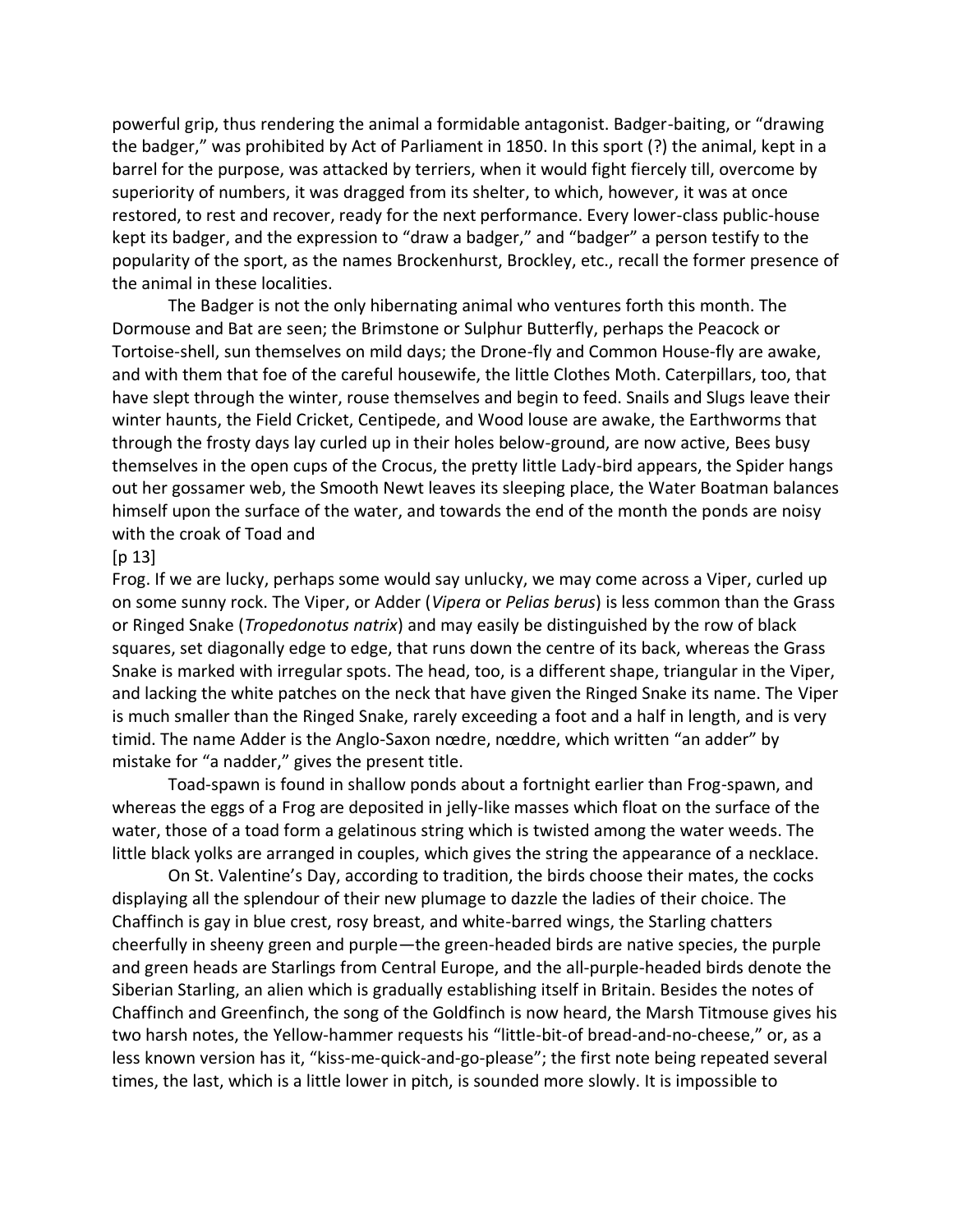reproduce the liquid notes of the Thrush, but the following prosaic version of his song will enable a tyro to recognise it at once:

Knee deep, knee deep, knee deep. Cheery du, cheery du, cheery du, White hat, white hat, Pretty Joey, pretty Joey.

Jackdaws and Rooks are busy among their old nests, spite of  $[p 14]$ Katharine Tynan Hinkson's *Gardener Sage*, who tells us that it is

> "Upon the first of March The crow goes house-building In the elm and in the larch. And be it shine or snow, Though many winds carouse, That day the artful crow Begins to build his house.

But then the wonder's big!— *If Sunday fell that day, Nor straw, nor scraw, nor twig, Till Monday would he lay*. His black wings to his side, He'd drone upon his perch, Subdued and holy-eyed As though he were at church."

Our own observation, however, fails to corroborate the old gardener's statement, at any rate, as far as English Rooks are concerned, probably his were Scottish Crows. The nest of the Rook (*Corvus frugileus*) is made of twigs most cunningly interlaced, lined with roots and grass, and balanced so perfectly among the branches that it will retain its place through the fiercest storm. The Rook may frequently be seen, at this time, tugging at a growing twig with its strong beak, and working it backwards and forwards, till it succeeds in detaching it. Meanwhile the mate sits at home to guard the nest, for the dusky builders will filch each other's material unscrupulously. The Jackdaw (*C. monedula*) is a smaller edition of the Rook, from which it may be known by the grey patch at the back of the head and neck. Jackdaws, like Rooks, are gregarious and nest in companies; rocky cliffs and buildings such as church belfries, ruined towers, and chimneys, are favourite sites. Sometimes, as in the last situation, twigs are dropped down, stick by stick, till they catch and rest securely, and on this foundation the nest is built, and lined with wool, hair, and feathers. The eggs, four to six in number, are pale greeny-blue, spotted with grey and brown. The Raven (*C. corax*) is the largest of the Crow family, but is now somewhat rare in Britain. It builds a solitary nest on cliff or tree, and if, as sometimes happens, the eggs are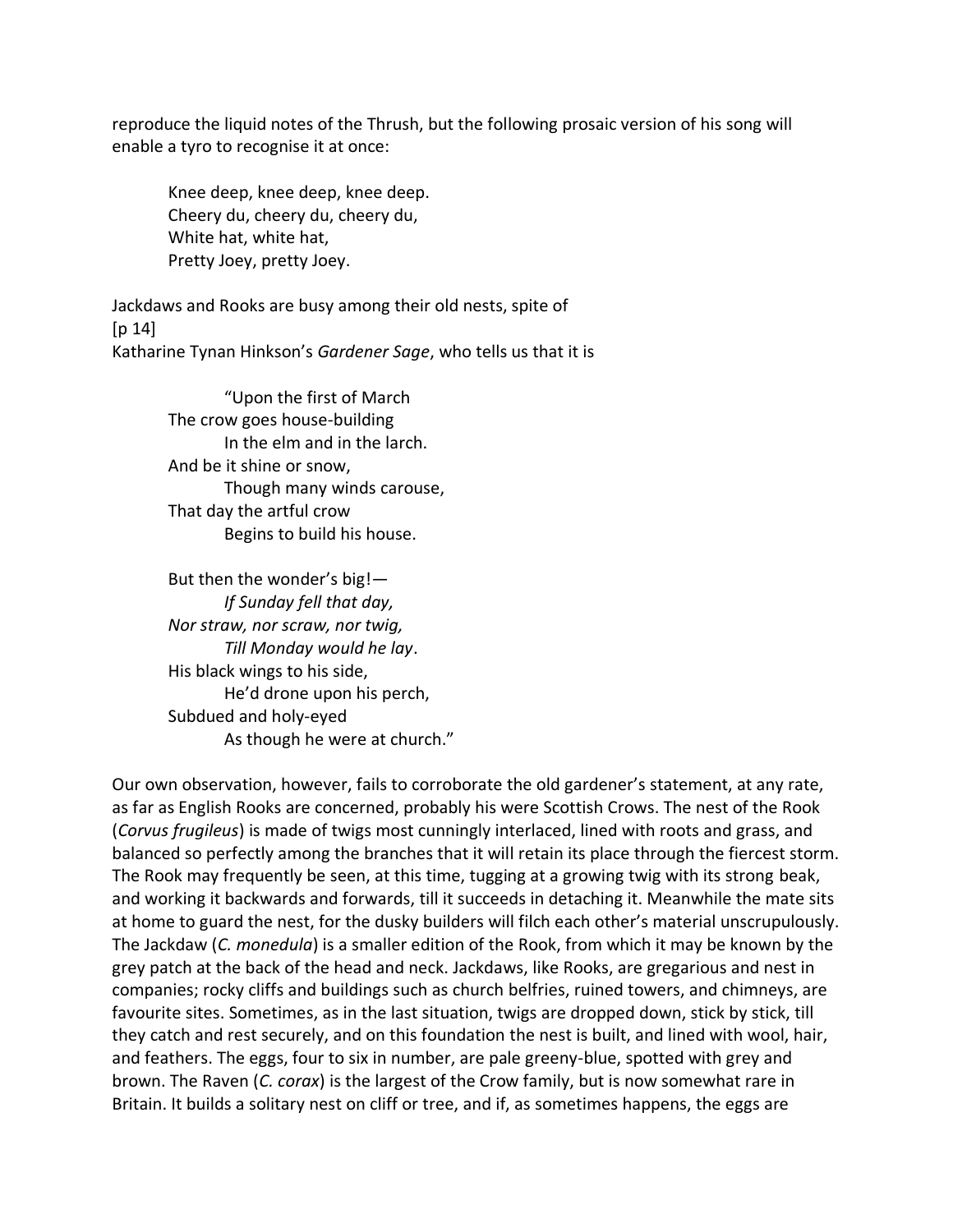chilled by rain or driving sleet, for nest-building often begins in January, the birds will repair to another haunt and build a second.

February's flower-list is similar to that of January, the flower

## $[p 15]$

of the month being the Snowdrop, the Fair Maid of February, as our ancestors affectionately named it. Some say the title was suggested by its resemblance to the young girls, clad in white, who walked two and two in procession at the service of the Purification of the Blessed Virgin (February 2nd), others because it flowers about the time of that Festival, for, as an early Church Calendar tells us,

"The snowdrop in purest white arraie First rears her hedde on Candlemas daie."

It is interesting to notice the change of position as the flower develops; the bud upright in line with the stem, but as soon as the blossom is expanded the head droops, suspended by a tiny flower-stalk. The reason for this, as for the same habit in the Daffodil and the closing of its petals by the daisy and other flowers, is to protect the pollen from cold and damp. The Colt'sfoot (*Tussilago farfara*) and Lesser Celandine usually appear within a day or two of each other. The Colt's-foot takes its name from the shape of its leaves, which do not appear till the flowers are withered. At first sight the blossom looks rather like a small Dandelion, but it can readily be recognized by the bracts enveloping the stalk, whereas that of the Dandelion is smooth and bare; moreover, the flower of the Dandelion has no disc, while the Colt's-foot has both disc and ray florets; the latter, much smaller than the corresponding rays of the Dandelion, surrounding the disc like a frill. As soon as the flower is withered, and while the seeds are ripening, the head droops, but when the fluffy "clock" is ready to disperse its seeds with every wind, it is upreared once more. The scientific name is from the Latin *tussis*, a cough, the leaves having been employed in medicine from early ages.

Wordsworth's beloved "little, humble Celandine" (*Ranunculas* [sic] *ficaria*), the "Herald of a mighty band," is the first of the Buttercups to open its burnished petals, and its tiny stars brighten every hedge-bank.

"On the moor, and in the wood, In the lane—there's not a place, Howsoever mean it be, But 'tis good enough for thee."

The name of the genus is the Latin *ranunculus*, a little frog, most of the species being found in marshy situations; some, as the Water Crowfoots, actually flowering on the surface of the water, like miniature Water-lilies. All members of the family  $[p 16]$ 

contain an acrid, sometimes poisonous juice, for which reason they are avoided by cattle.

Two interesting shrubs, the Spurge Laurel and Butcher's Broom, are now in flower. The Spurge Laurel (*Daphne laureola*) belongs to the same genus as the Daphne Mezereon and Japonica of our gardens, and like the Daphne Mezereon, is occasionally found wild in woods. It